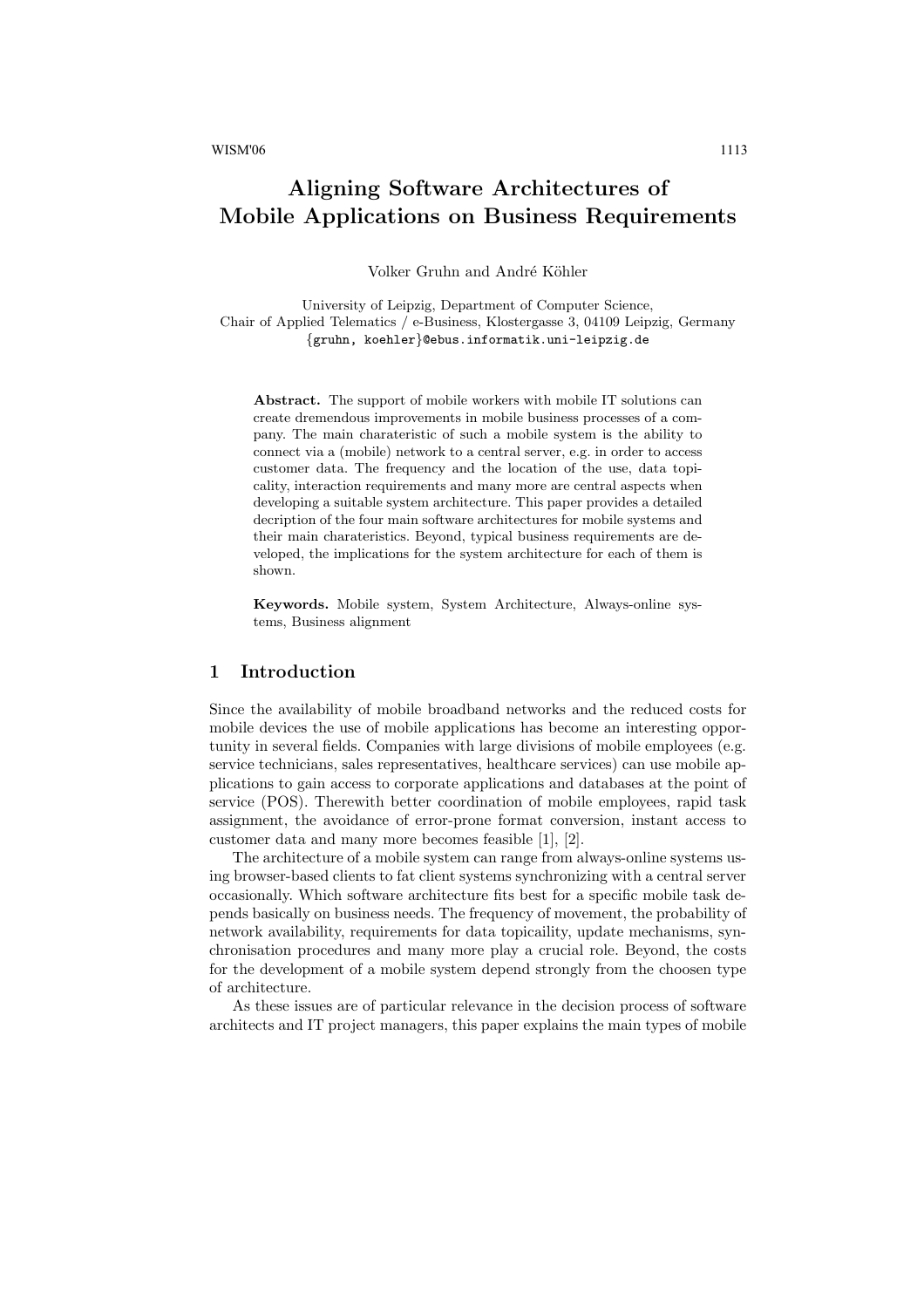system architectures with their advantages and disadvantages, typical business requirements for mobile systems and a matching scheme in order to identify the suitable architecture for a given set of business requirements.

This paper is organized as follows: Section 2 gives an overview about related work. Section 3 introduces four main types of architectures for mobile systems, showing their structure with component diagrams and explaining their main charateristics as well as their advantages and disadvantages. In section 4, typical business requirements for mobile systems are given and interdependencies between with the shown system architectures are described. Section 5 draws a conclusion.

# 2 Related Work

The changes for the discipline of software engineering when developing systems for mobile environments are discussed in [3]. The authors state that "mobility represents a total meltdown of all stability assumptions [...] associated with distributed computing". A comprehensive overview of software engineering for mobile systems is given, regarding issues like models, algorithms, applications and middleware to solve in the future. Our paper adresses the some of these issues. In [4] an architectural model that identifies the components representing the essential aspects of a mobile agent system is described. The interaction design for mobile information systems is subject of [5]. The authors developed a platform that supports the rapid prototyping of multi-channel, multi-modal, context-aware applications and describe how it was used to develop a tourist information system.

A lot of work is done regarding system architectures and other technical aspects of mobile system. An example for this work is [6], where a three-layer software architecture for distributed and mobile collaboration is presented. [7] presents an approach for the modeling and performance evaluation of mobile multimedia systems using generalized stochastic petri nets. The author focuses on verifying the optimal performance achievable under some QoS constraints in a given setting of design parameters. In [8] an approach for modeling software architectures for mobile distributed computing is presented. The modeling method aims at the verification of the correctness of both the functional and non-functional properties of the resulting mobile system.

The authors of [9] report on a project that aims for providing a system architecture simplifying the task of implementing mobile applications with adaptive behaviour. Temporal, spatial and personal mobility are considered in this approach. A comparison of different architectures for mobile systems is given in [10], where the client/server model, the agent-based client/server model and the mobile agent model is considered. In [11] is discussed, how the approach of service-oriented architectures can be applied within the development of mobile systems. It is shown, how to compose mobile services and how to apply these services in the system architecture.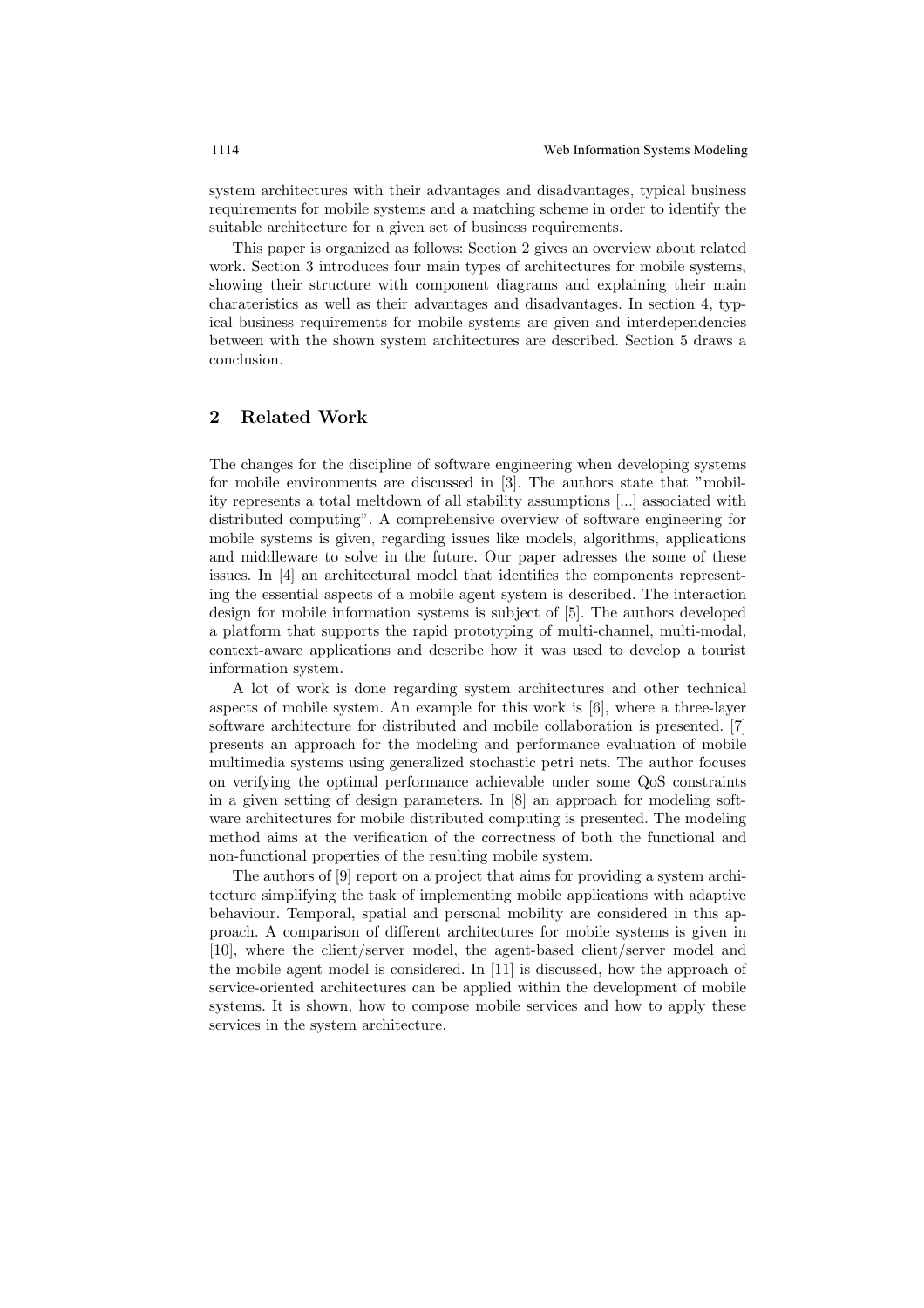

Fig. 1. Web-based always-online architecture

The work described in [12] is an essential basis for this paper. The authors give an overview about different types of software architectures for mobile systems, based on an analysis of different types of user and device mobility.

# 3 Types of Software Architectures for Mobile Systems

When analyzing the communication behaviour of a mobile application, its architecture is of particular relevance. According to [12], mainly four different types can be distinguished. First, a complete offline architecture could be used where (nearly) no communication via a network occurs. As we focus mainly on network issues, we do not consider this type of architecture. Second, an offline architecture is conceivable, where the mobile user synchronizes the mobile application occasionally with a central server. Third, a hybrid architecture could combine the advantages of an offline and an online architecture: If a network is available the mobile application communicates online with a central server, if the network is unavailable, the mobile application works offline and can be synchronized later with the central server. Fourth, with an always online architecture, the mobile application would communicate with a central server exclusively. This architecture is typical for web-based systems. In the following, we present a component-based view onto these architectures and explain their main characteristics.

### 3.1 Web-based Always-online Architecture

Whitin this architecture (see Fig. 1), the client works always online via a (mobile) network. The presentation layer is completely realized at the client side, where only a browser component is needed to realize the graphical user interface (GUI). The application layer is located server-side and contains a session handling component as well as components for presentation and business logic. The data layer contains the databases at the server side.

The main advantage of this architecture is, that only a browser is needed at the client side. Thus, the systems architecture allows the cooperation with a wide range of client systems independently from the client' operating systems or other client-side conditions. Furthermore, as all the data and the logic is located server-side, no update or synchronization mechanisms are needed. All clients can work on the same central data base, using the recent data as well as the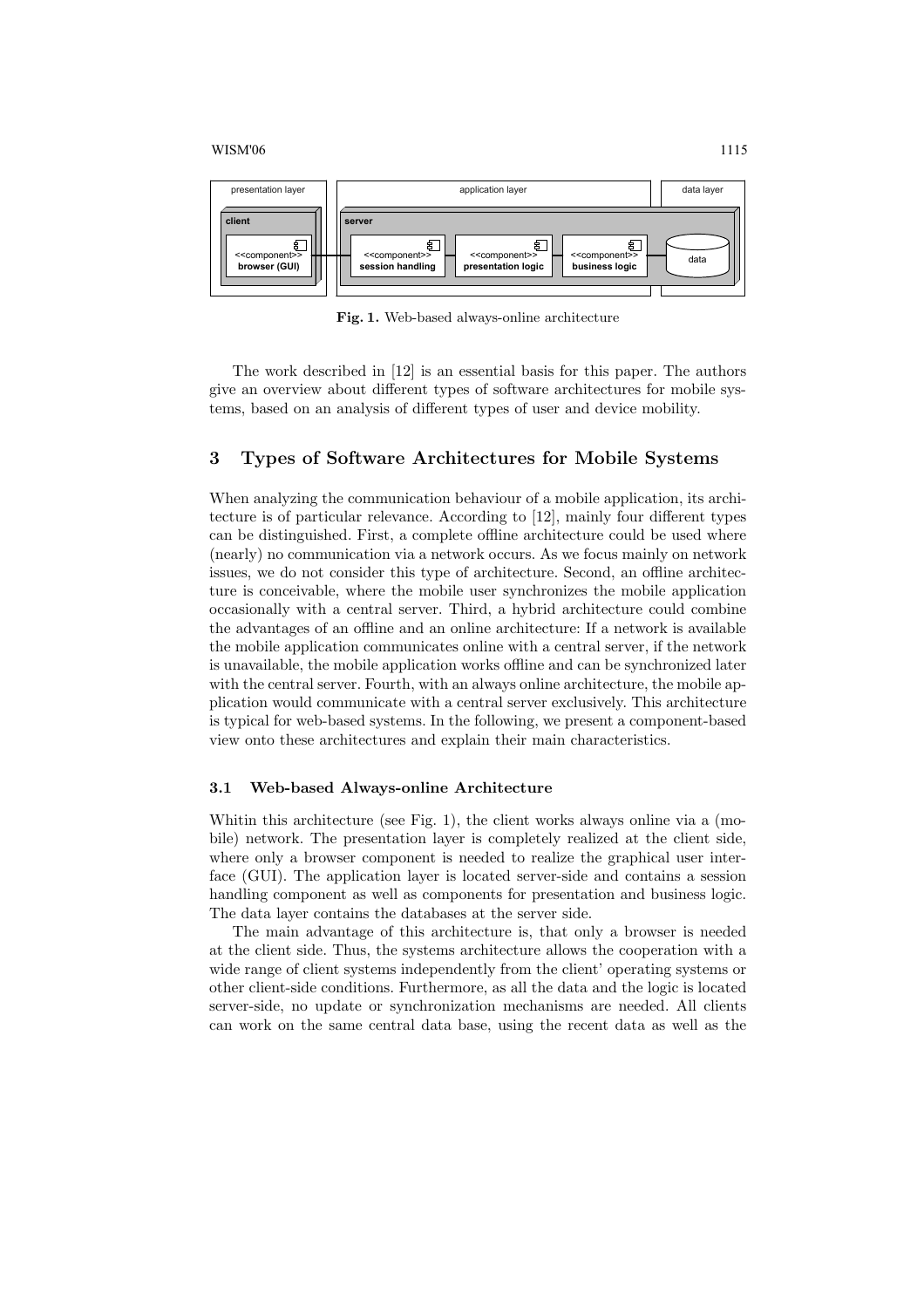

Fig. 2. Rich Client Always-online Architecture

recent presentation and business logic. The effort for the administration of such a systems is very small compared to other system architectures.

The main disadvantage of this solution is, that always a (mobile) network is needed, otherwise the client is unusable. When using a mobile network, the coverage in certain areas might not be given. Beyond, mobile networks usually offer just a small bandwidth causing a probably unsatisfying performance of the client. Furthermore, browser-based applications are limited in terms of user interface design to the facilities of HTML, which is quite less than users known from fat client applications. The simultaneous connection of a large number of clients to the central server also causes high requirements for the central server regarding its performance as well as its operational availability.

### 3.2 Rich Client Always-online Architecture

Within this architecture (see Fig. 2), one disadvantage of the web-based alwaysonline architecture is adressed: Using a rich client at the client side, the limitations of the user interface design to the facilities of HTML can be overcome, as rich clients offer the full variety of interaction elements for the interface design. Beyond, rich clients offer the advantage of moving presentation logic to the client and therewith offering perfomance and costs improvements through a reduction of data traffic via the mobile network.

The presentation layer is completely realized on the client, containing a GUI and a presentation logic component. Additionally, the client contains some elements of the application layer, i.e. an update component for the presentation logic as well as a session handling component. Both components have an equivalent at the server side, where also a component for the business logic is located (application layer). The data layer is completely realized at the server side containing templates for the presentation logic as well as other databases.

The main advantages of this solution are the full user interface design capabilities and the reduced data traffic, still having a thin client. Furthermore,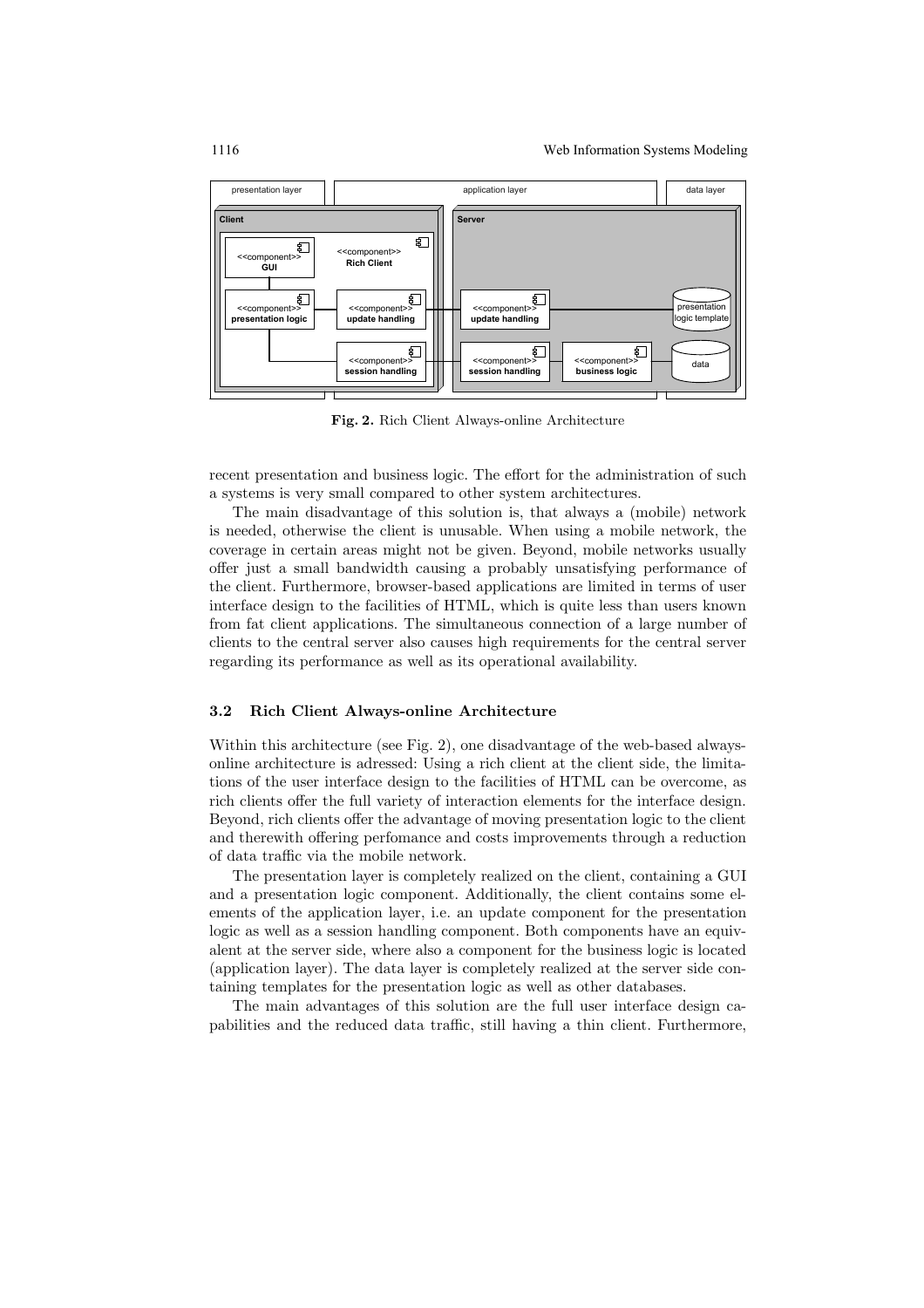

Fig. 3. Rich client hybrid architecture

all clients can work on the same central data base, using the recent data as well as the recent presentation and business logic. The effort for the administration of such a systems is small compared to other system architectures (except the web-based always-online architecture). Furthermore, with rich clients partly asynchronous communication becomes feasible, producing an improved user interaction. Short-time network disconnection can be intercepted through the client-side session component.

The disadvantage of this solution is the permanent need for a (mobile) network, as otherwise the client is unusable. When using a mobile network, the coverage in certain areas might not be given. Beyond, mobile networks usually offer just a small bandwidth, causing a probably unsatisfying performance of the system. The simultaneous connection of a large number of clients to the central server also causes high requirements for the central server regarding its performance as well as its operational availability. Additionally, components for the session and update handling need to be developed, update mechanisms are needed.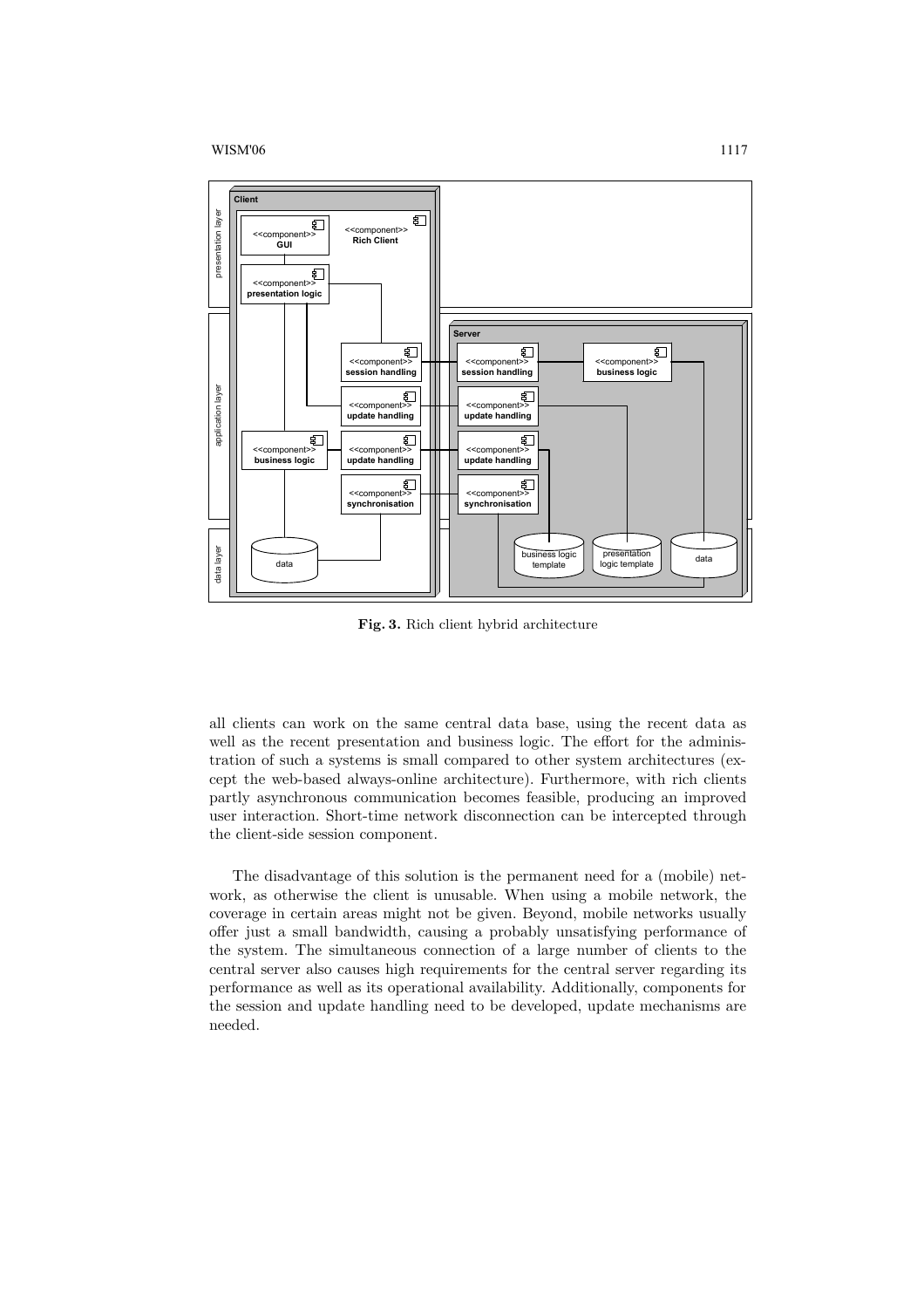#### 3.3 Rich Client Hybrid Architecture

The two architectures described before suffer from one main disadvantage: If no mobile network is available, the application is not usable for the mobile worker. The rich client hybrid architecture adresses this issue (see Fig. 3). The aim of this architecture is to keep the client as thin as possible but to assure that the application works also in the emergency when no mobile network is available.

The client consists of a GUI and a presentation logic component (presentation layer). Additionally, a business logic component as well as session handling, update handling and data synchronization components are located at the client side (application layer). Also a database is needed at the client (data layer). The business logic, session handling, update handling and synchronization components are also needed at the server side. The server-side data layer consists of templates for business and presentation logic and other databases. In the normal case the application works always-online, using business logic and data from the server side (like in the rich client always-online scenario). In case of loosing the network connection, the application would use the equivalent components at the client. Thus, a synchronization mechanisms is needed.

The main advantage of this architecture is the ability to work always-online but having also the capability to work offline when no network is available. Through the use of a rich client, the full user interface design capabilities are available and reduced data traffic can be achieved. When establishing a network connection, all clients can work on the same central data base, using the recent data as well as the recent presentation and business logic. Furthermore, with rich clients partly asynchronous communication becomes feasible, producing an improved user interaction. Short-time network disconnection can be intercepted through the client-side session component.

The main disadvantage of this solution is, that when using a mobile network, the coverage in certain areas might not be given. Beyond, mobile networks usually offer just a small bandwidth causing a probably unsatisfying performance of the system. The simultaneous connection of a large number of clients to the central server also causes high requirements for the central server regarding its performance as well as its operational availability. Additionally, components for the session and update handling need to be developed, update mechanisms are needed. When working offline, a synchronization mechanism needs to transfer data stored at the client, resolving possible conflicts with the server-side data base. In this architecture, the client is a thick client as many components needed to realize different functionality. All these components need to be developed and updated regularly, which causes a high administration effort.

### 3.4 Fat Client Offline Architecture

The fat client offline architecture is quite similar to the rich client hybrid architecture except that no online connection is provided (see Fig. 4). The mobile worker uses the application always offline, the client represents the whole application. The data stored on the client is occasionally synchorized with a central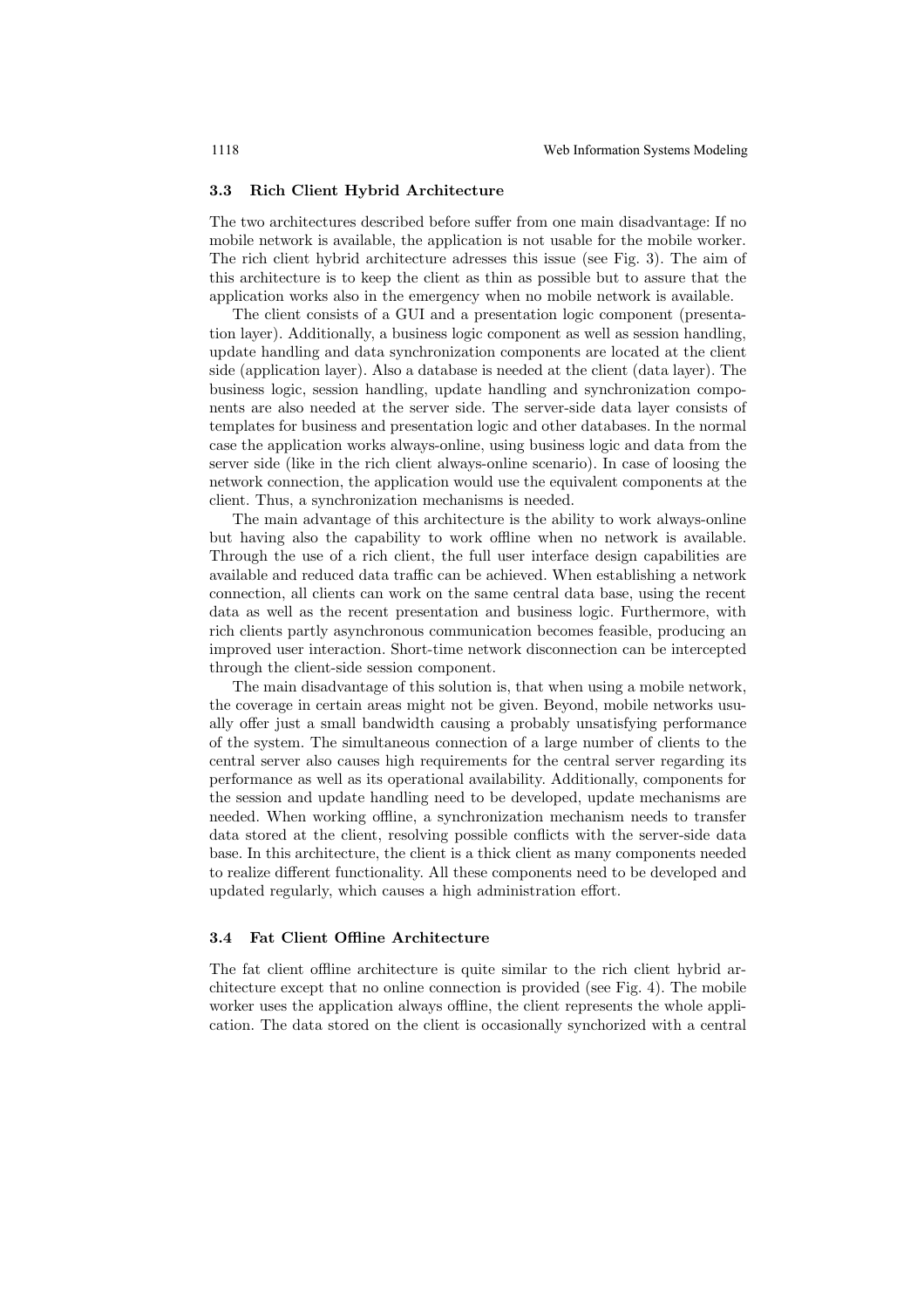

Fig. 4. Fat client offline architecture

server, e.g. via a stationary network at the mobile workers office. At these points, also the components for business and application logic need to be synchronized.

The main advantage of this architecture is, that through the use of a fat client, the full user interface design capabilities are available. As no network connection is needed, the application can be used very flexible in nearly every environmental situation. No costs or performance problems due to the restrictions of mobile networks occur.

The main disadvantage of this solution is, that components for the update handling need to be developed and deployed regularly. A synchronization mechanism needs to transfer the data stored at the client, resolving possible conflicts with the central server. The synchronization intervalls are completely influenced by the user, the data and component topicality can not be assured.

# 3.5 Architecture Comparison

The web-based always-online architecture is obviously a very small and leightweight architecture, causing relatively small effort for its development and administration. But, it has also some significant shortcomings in connectivity and usability issues. The other three architectures aim on the improvement of these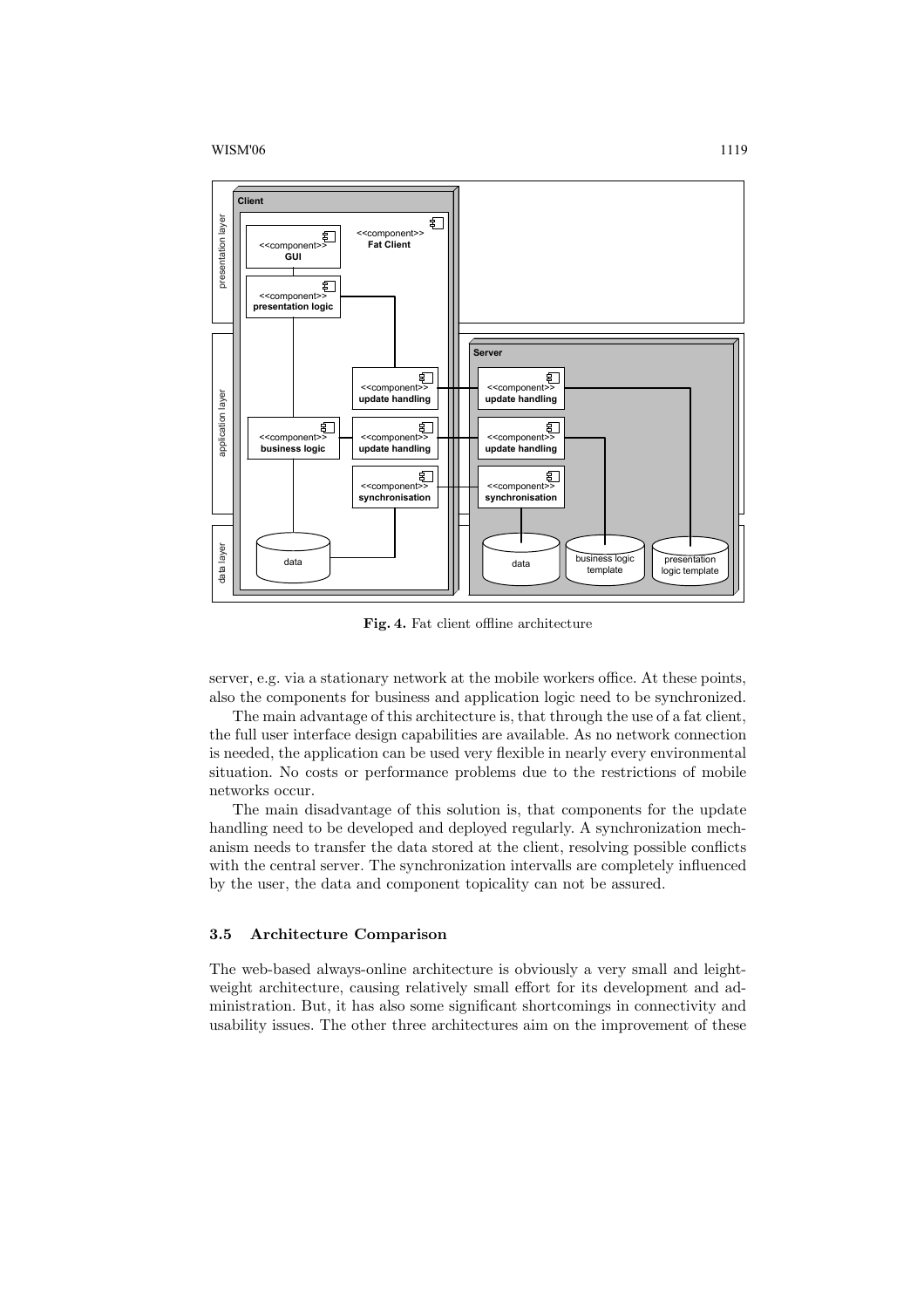1120 Web Information Systems Modeling

|                                 | always-online always-online |             | hybrid                 | offline |
|---------------------------------|-----------------------------|-------------|------------------------|---------|
|                                 | web-based                   | rich client | rich client fat client |         |
| point of service                |                             |             |                        |         |
| office                          | $^+$                        | $^+$        | $^+$                   | $^+$    |
| urban areas                     | 0                           | $\Omega$    | +                      | $\pm$   |
| rurally areas                   |                             |             | +                      | $^+$    |
| data topicality                 |                             |             |                        |         |
| real-time data required         | $^+$                        | $^+$        |                        |         |
| relatively recent data required | $^+$                        | $\pm$       | ┿                      |         |
| other topicality required       | $^+$                        | $^+$        | +                      | $^+$    |
| source code redundancy          |                             |             |                        |         |
| large redundancy accpeted       | $^+$                        | $^+$        | $\, +$                 | $^+$    |
| small redundancy accepted       | $^+$                        | $\pm$       |                        |         |
| no redundancy accepted          | $\pm$                       |             |                        |         |
| software distribution           |                             |             |                        |         |
| offline distribution accepted   | $^+$                        | $^+$        | ┿                      | ┿       |
| online distribution accepted    | $^+$                        | $\pm$       |                        | 0       |
| distribution not accepted       | $^+$                        |             |                        |         |
| user interface design           |                             |             |                        |         |
| and interaction techniques      |                             |             |                        |         |
| should be extensive             |                             | $^+$        |                        |         |
| can be restricted to HTML       | $^+$                        | $^+$        | ┿                      | $^+$    |
| security issues                 |                             |             |                        |         |
| decentral organisation accepted | $^+$                        |             | $^+$                   | $^+$    |
| central organisation demanded   | $^+$                        | ┿           | 0                      |         |

Table 1. Business requirements and their architectural implications

shortcomings. But, as more as they improve connectivity and usability, the effort for development and administration grows rapidly. The main task for IT project managers and software architects is, to decide how much effort for the developement and the administration of such a solution is justifiable for the given business needs. The following section shows some of the typical business requirements for mobile solutions and explains, how the appropriate system architecture can be deduced.

# 4 Typical Business Requirements for Mobile Systems and their Architectural Implications

In the following, typical business requirements for mobile applications are described and evaluated regarding their effects on the system architecture. The results are shown in Table 1. If an architecture is thoroughly suitable to fulfill a given business requirement, it is marked with  $'$ +', if it is suitable with some restrictions it is marked with '0'. If an architecture is not suitable for a given business requirement, this is indicated by  $\prime$ -'.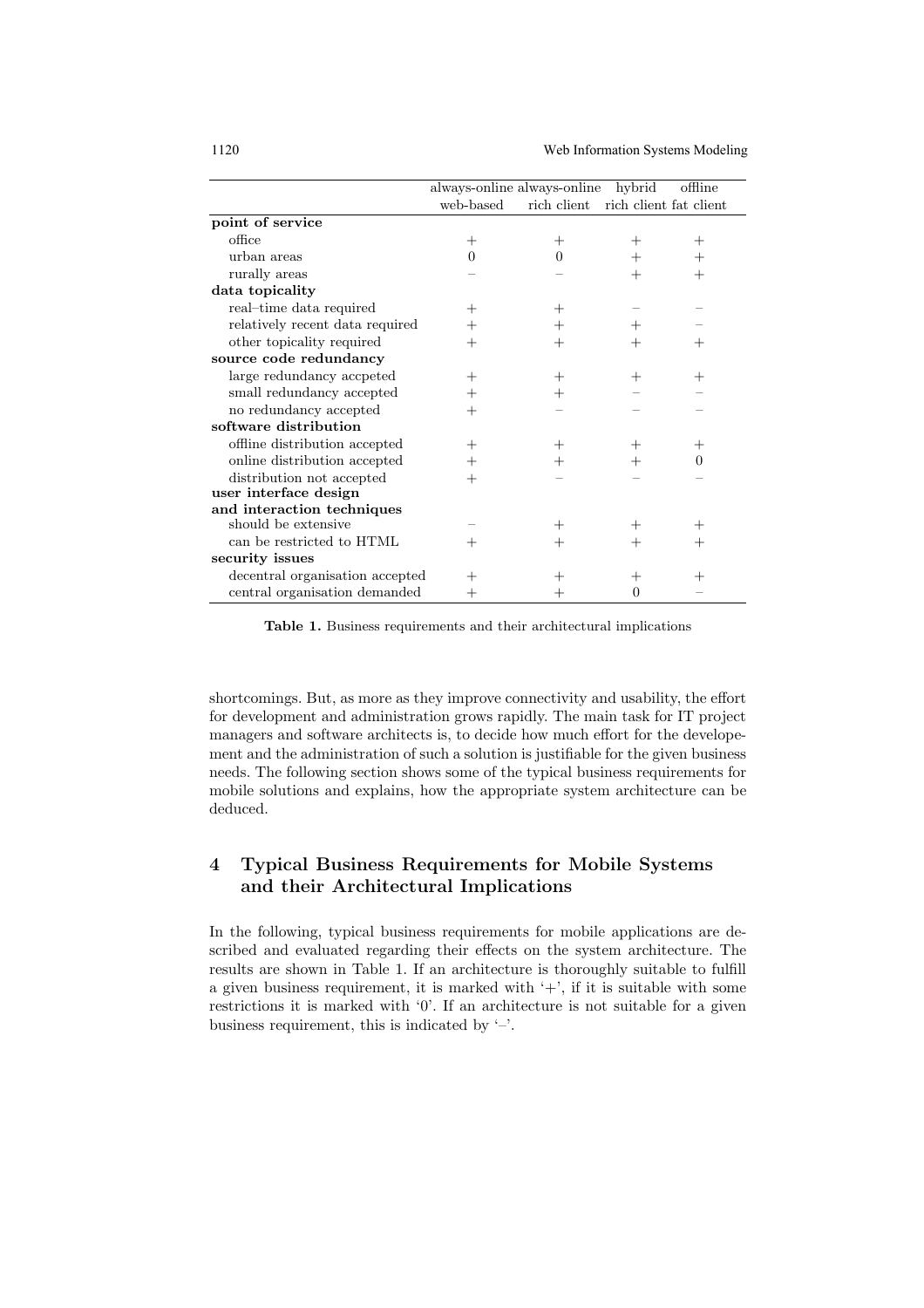#### 4.1 Point of Service

The typical location of the POS is of particular relevance for deriving a suitable system architecture. If the application is used mostly in a stationary environment, all kind of architectures are conceivable. If the application is used mobile in urban environments, mobile networks will probably be available most of the time. Thus, the web-based as well as the rich client always-online architecture will be suitable in most of the cases, the other two architectures will work of course in every situation. If the mobile application is used in rurally environments, the availability of a mobile network can frequently not be assured. In these cases, only the hybrid rich client architecture as well as the fat client offline architecture is conceiveable.

## 4.2 Data Topicality

The requirements for data topicality have also a main influence on the system architecture. If the mobile worker needs always real-time data topicality, only the always-online architectures can be considered. The rich client hybrid architecture can be used, if the requirements for data topicality are not so strict (e.g. data from the previous day are sufficiant). The fat client offline architecture is only conceivable, if the requirements for data topicality are not critical (e.g. a couple of days or weeks).

## 4.3 Sorce Code Redundancy

The architecture of a mobile system influences also the source code redundancy. If the business logic of an application is used in different contexts (e.g. client and server side), the business logic component often needs to be developed twice because of different system requirements. Each later change in the business logic component also need to be implemented twice. If the complete avoidance of source code redundancy is demanded (single source, single instance), only the web-based always-online architecture is conceivable. If a small source code redundancy is accepted (single source, multiple instances), the always-online rich client architecture should be choosen. If no restrictions regarding the source code redundancy exists, the hybrid rich client architecture and the fat client offline architecture are feasible.

### 4.4 Software Distribution

The distribution of new releases for mobile applications often causes a high effort. To avoid this, the web-based always-online architecture should be choosen, as within this architecture the update process can be conducted for a single server instance of an application. If an online update process is accepted, the always-online and the hybrid rich client architecture can be used. As the update process for fat client offline systems usually requires a high amount of data to be transferred, often only offline updates (e.g. via CD, DVD) are possible, causing very high costs and organizational effort.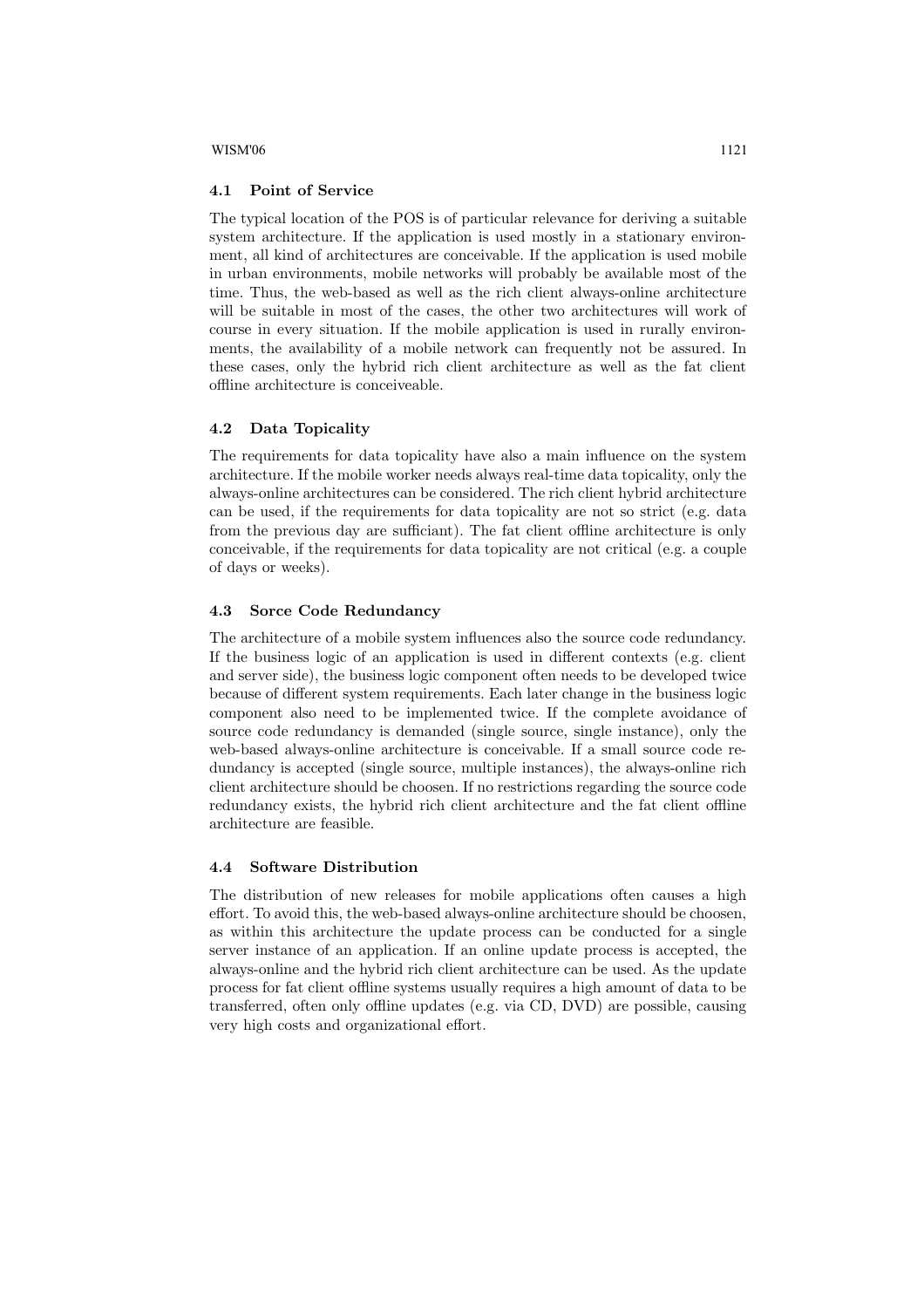#### 4.5 User Interface Design and Interaction Techniques

Both the rich client and the fat client architecture offer the full range of elements for designing the user interface. If the application is not to complex and only simple user interactions are needed (feasible with HTML), the web-based alwaysonline architecture can be used.

### 4.6 Security Issues

Within mobile applications often confidential data is processes and transfered. Thus, a couple of security mechanisms are needed. From the administrators point of view, a centralized security management would be desirable. This would be feasible with both the always-online architectures. The hybrid rich client architecture as well as the fat client offline architecture require also security effort at the client side.

# 5 Conclusion

In this paper we presented the four basic software architectures conceivable for mobile systems. The decision, which architecture is the most suitable in a given project situation depends on the business requirements on the one hand side as well as on the restrictions for the development and administration effort on the other hand side. Both aspects have strong interdependencies. The higher the business requirements are, especially in terms of connectivity and usability, the higher the costs for the development and the administration of the solution are.

Considering this, no general recommendation for a system architecture of a mobile system can be given. It is rather necessary to asses single aspects of business requirements like the exact needs for connectivity, redundancy and update preferences and many more. For each single aspect the best system architecture can be derived, but often the result will vary over all considered aspects. Then, a compromise need to be found for the given situation. The above given business requirements and their relation to the developed system architetures can help to support this process.

# 6 Acknowledgements

The Chair of Applied Telematics/e-Business is endowed by Deutsche Telekom AG. The results presented in this paper were partly developed within a research project in cooperation with the company inverso GmbH [13].

### References

1. Gruhn, V., Köhler, A., Klawes, R.: Modeling and analysis of mobile service processes by example of the housing industry. In van der Aalst, W.M., Benatallah, B., Casati, F., Curbera, F., eds.: Business Process Management, Springer LNCS 3649 (2005) 1–16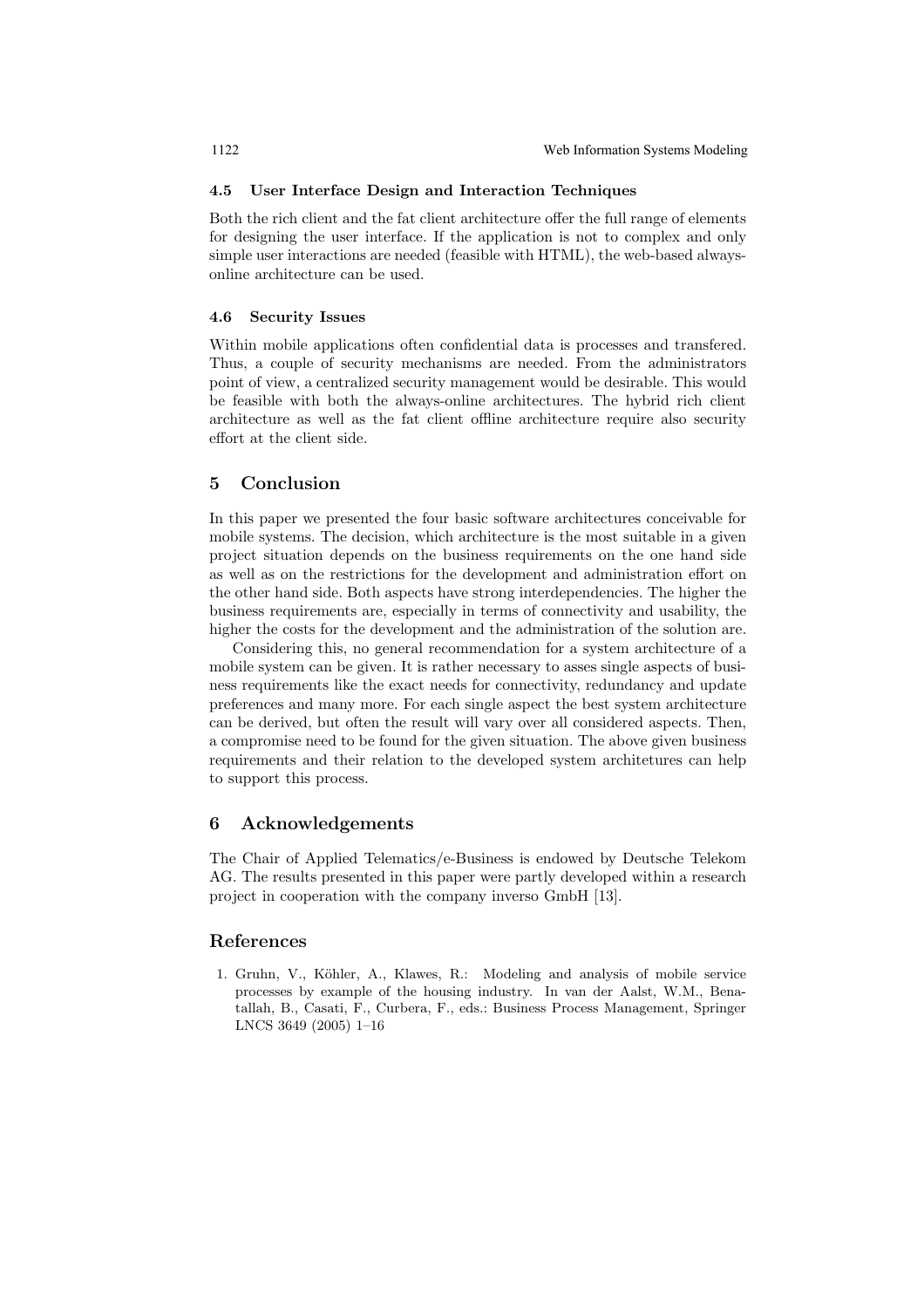- 2. Nah, F.F.H., Siau, K., Sheng, H.: The value of mobile applications: a utility company study. Communications of the ACM 48 (2005) 85–90
- 3. Roman, G.C., Picco, G.P., Murphy, A.L.: Software engineering for mobility: a roadmap. In: ICSE '00: Proceedings of the Conference on The Future of Software Engineering, New York, NY, USA, ACM Press (2000) 241–258
- 4. Schoeman, M., Cloete, E.: Architectural components for the efficient design of mobile agent systems. In: SAICSIT '03: Proceedings of the 2003 annual research conference of the South African institute of computer scientists and information technologists on Enablement through technology, South African Institute for Computer Scientists and Information Technologists (2003) 48–58
- 5. Belotti, R., Decurtins, C., Norrie, M.C., Signer, B., Vukelja, L.: Experimental platform for mobile information systems. In: MobiCom '05: Proceedings of the 11th annual international conference on Mobile computing and networking, New York, NY, USA, ACM Press (2005) 258–269
- 6. Dustdar, S., Gall, H.: Architectural concerns in distributed and mobile collaborative systems. Journal on System Architecture 49 (2003) 457–473
- 7. Tsang, T.: Modelling and performance evaluation of mobile multimedia systems using qos-gspn. Wireless Networks 9 (2003) 575–584
- 8. Issarny, I., Tartanoglu, F., Liu, J., Sailhan, F.: Software architecture for mobile distributed computing. In: WICSA '04: Proceedings of the Fourth Working IEEE/IFIP Conference on Software Architecture (WICSA'04), Washington, DC, USA, IEEE Computer Society (2004) 201
- 9. Augustin, I., Yamin, A.C., Barbosa, J.L.V., Geyer, C.F.R.: Isam, a software architecture for adaptive and distributed mobile applications. In: ISCC '02: Proceedings of the Seventh International Symposium on Computers and Communications (ISCC'02), Washington, DC, USA, IEEE Computer Society (2002) 333
- 10. Kan, Z., Luo, J., Hu, J.: The design of a software technology architecture for mobile computing. In: HPC '00: Proceedings of the The Fourth International Conference on High-Performance Computing in the Asia-Pacific Region-Volume 2, Washington, DC, USA, IEEE Computer Society (2000) 762
- 11. van Thanh, D., Jorstad, I.: A service-oriented architecture framework for mobile services. In: AICT-SAPIR-ELETE '05: Proceedings of the Advanced Industrial Conference on Telecommunications/Service Assurance with Partial and Intermittent Resources Conference/E-Learning on Telecommunications Workshop (AICT/SAPIR/ELETE'05), Washington, DC, USA, IEEE Computer Society (2005) 65–70
- 12. Book, M., Gruhn, V., Hülder, M., Schäfer, C.: A methodology for deriving the architectural implications of different degrees of mobility in information systems. In H. Fujita, M., ed.: New Trends in Software Methodologies, Tools and Techniques, IOS Press (2005) 281–292
- 13. http://www.inverso.de.